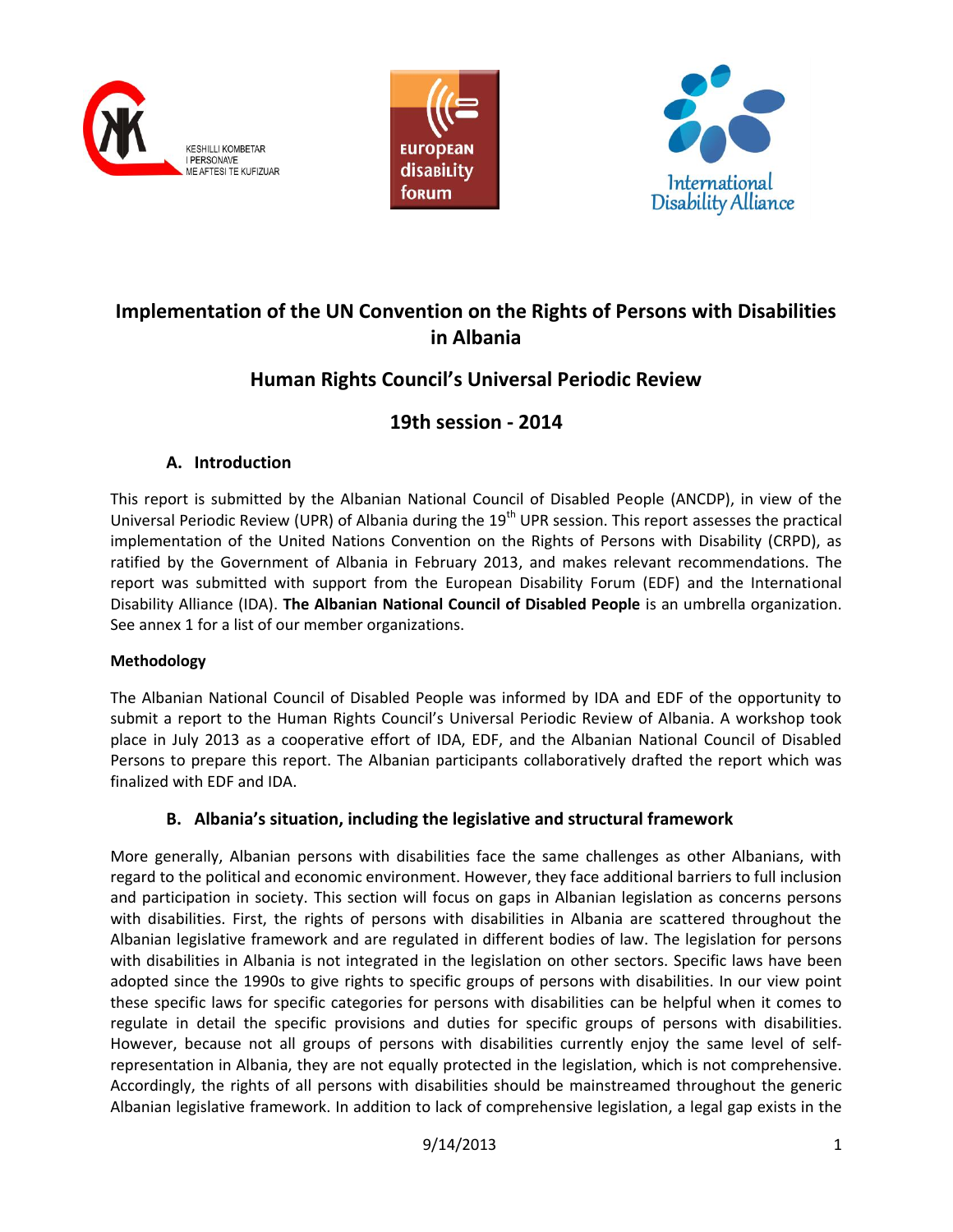protection of different groups of persons with disabilities because of lack of recognition of some groups as being persons with disabilities. Deaf persons, persons with intellectual disabilities and persons with psychosocial disabilities are not recognized in Albanian legislation or relevant administrative guidance as persons with disabilities and are excluded from existing legal protection and access to social assistance and support. ANCDP recalls that Article **4 (1) of the CRPD** stipulates:

"1. States Parties undertake to ensure and promote the full realization of all human rights and fundamental freedoms for all persons with disabilities without discrimination of any kind on the basis of disability. To this end, States Parties undertake:

(a) To adopt all appropriate legislative, administrative and other measures for the implementation of the rights recognized in the present Convention."

The Albanian government has further not assigned or established institutions that have the capacity to implement and monitor, respectively, the CRPD and any implementing laws and policies. First, the necessary focal points have not been appointed yet within the government for implementation of the CRPD, nor has a coordinating body been identified, for the facilitation of the CRPD's implementation. <sup>1</sup>Second, regarding monitoring, Albania also lacks a robust independent mechanism to promote, protect and monitor the implementation of the CRPD, as per Article **33 (2) CRPD.** The Ombusdman office has committed to increase attention to the CRPD; however, this institution needs strengthening. Capacity of national institutions for the promotion and protection of human rights needs to be increased with international and technical cooperation. This should be done taking into account also Human Rights Council resolution on Article 33 CRPD, **[A/HRC/RES/13/11.](http://ap.ohchr.org/documents/sdpage_e.aspx?b=10&se=104&t=11)**

The first immediate steps to implement the CRPD and the requirements of article 33 have thus not yet been taken. Concerted and coordinated government action to implement the CRPD is still lacking. Sustainable human rights infrastructure in general is also in need of strengthening; for instance, the UPR outcome and U.N. treaty body concluding observations should be regularly tabled in Parliament, and a government structure should be set up for reporting to relevant international human rights bodies. Efforts to inform, involve, and ensure the participation of civil society, in particular persons with disabilities and their representative organizations, in an independent monitoring mechanism, as required by article 33 (3) CRPD, are also lacking <sup>2</sup>. A further gap in legislation is that Albanian Sign Language is not yet recognized as an official language in the Albanian Constitution. As a result, children with disabilities for example do not enjoy their right to be educated in their language, Albanian Sign Language. This lack of recognition, and the lack of qualified sign language interpreters (there are currently only six or so in the country) also creates a major barrier for deaf persons to access public and political life as well as any services open to the public.

**Article 24 (3) (b) CRPD** obliges States Parties to facilitate the learning of sign language and the promotion of the linguistic identity of the deaf community, while article **9 (2) (e)** requires providing taking appropriate measures to ensure accessibility, including "forms of live assistance and intermediaries, including […] professional sign language interpreters, to facilitate accessibility to buildings and other facilities open to the public". The Constitution contains articles that are not in compliance with the CRPD.<sup>3</sup> Article 27 (2) of the Constitution, concerning restriction of liberty, does not comply with articles

 $\overline{\phantom{a}}$ 

<sup>&</sup>lt;sup>1</sup> Article 33 (1) CRPD requires that: "States Parties , [...], shall designate one or more focal points within government for matters relating to the implementation of the present Convention, and shall give due consideration to the establishment or designation of a coordination mechanism within the government to facilitate related action in different sectors and at different levels."

 $^2$  33 (3) provides: "3. Civil society, in particular persons with disabilities and their representative organisations, shall be involved and participate fully in the monitoring process".

<sup>&</sup>lt;sup>3</sup> See provisions listed at International Foundation for Electoral Systems (IFES), Global Initiative to Enfranchise People with Disabilities, Laws and Regulations, "Albania", available at <http://www.electionaccess.org/LR/Countries%20A-L/Albania.htm> (visited 20 July 2013).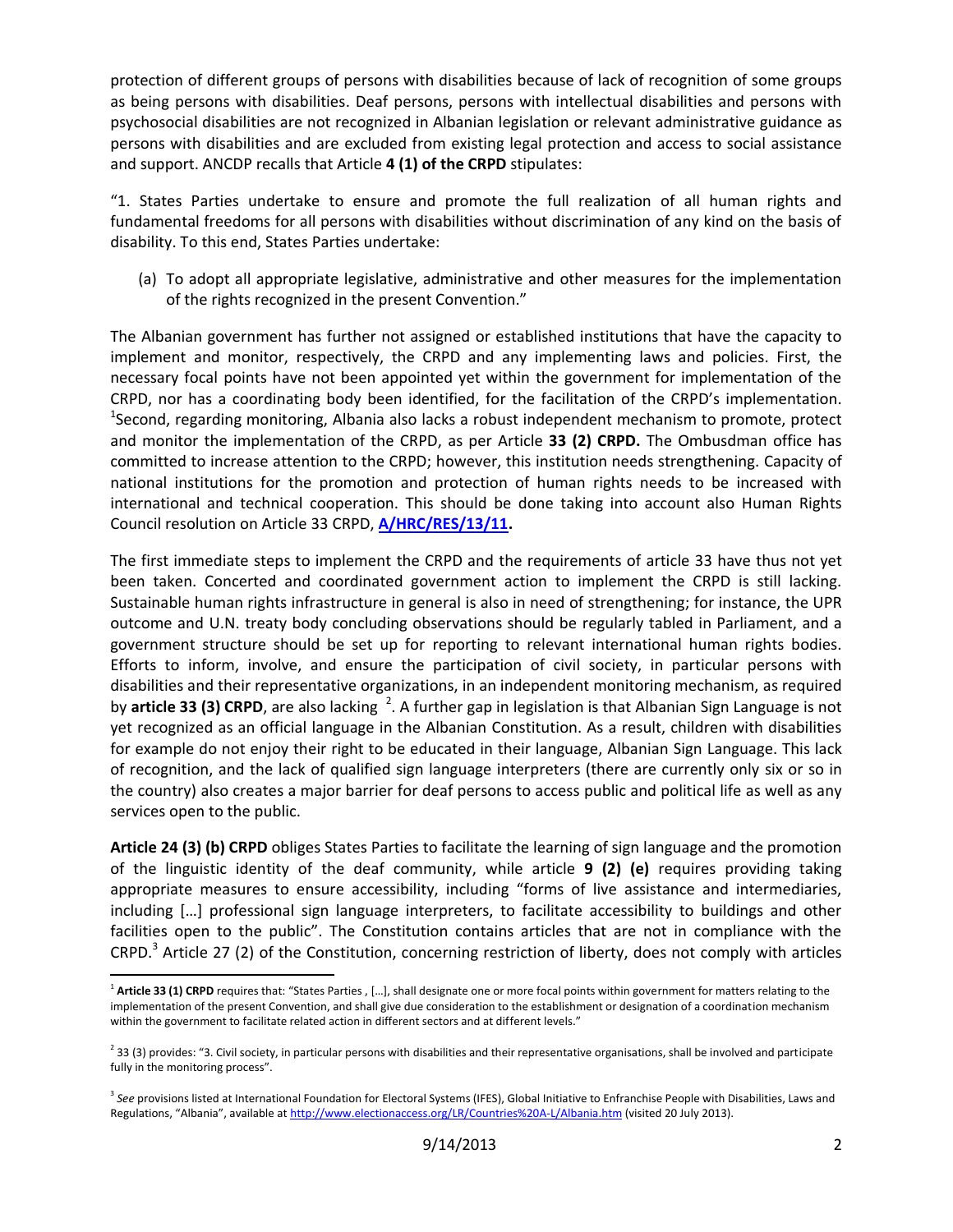12 and 14 or more updated approaches to providing supports and services to persons with psychosocial disabilities. The Constitution and Electoral law also contain CRPD-incompatible exclusions on the right to vote (see below, section on "Representation".) These are only some examples of legislative gaps and issues. Finally, the Albanian government has not yet signed and ratified the Optional Protocol.

### *Recommendations*

- **1.** The Albanian government should **mainstream the rights of all persons with disabilities in all legislations and policies and over all sectors** in line with the CRPD.
- **2.** The Albanian government should take all necessary legislative measures to **implement the CRPD in national legislation and to bring the basic legislation of the Republic of Albania in line with the requirements of the CRPD**. In the field of criminal law, amendments should be made to the material and procedural legal provisions. Changes are also necessary on the law of civil affairs, the family code, the labour code, the traffic code, the electoral laws, laws currently permitting denial of legal capacity, and the code of administrative procedures. More specifically we highlight the need to amend articles 18, 27 (2), 45 (2) and 54 of the Constitution, and article 45 (2) of the electoral law (29 December 2008).
- **3.** The Albanian government should ensure that **deaf persons, deafblind persons, persons with intellectual disabilities and persons with psychosocial disabilities are recognized as persons with disabilities** and enjoy the same level of protection of their rights, including access to social protection and services and support, as all persons with disabilities in Albania.
- **4.** The Albanian government should take all appropriate action **to adopt the necessary sublegal acts to implement the Law on protection from discrimination, the Law on pre-university education, the Law on promotion of employment and the Laws on territorial planning**.
- **5.** The Albanian government should designate one or more **focal points within the government for implementation, a coordinating mechanism within the government to facilitate related action in different sectors and at different levels, and establish an independent framework to promote and monitor the implementation of the UN CRPD. Organisations of persons with disabilities should be informed and enabled to participate fully** in all aspects of this monitoring process, just as they are to be closely consulted and involved in the development and implementation of policies, programmes and legislation to disseminate and implement the CRPD. **Albanian Sign Language should be recognized as one of official languages in the country, whether in the Constitution, legislation or other means consistent with the political system in Albania. The government should allocate sufficient resources to improve education in Albanian Sign Language, accreditation and training of sign language interpreters and related measures** , and seek technical assistance for this process.
- **6. The Albanian government should sign and ratify the Optional Protocol without delay.**

# **C. Main challenges**

# **C.1. Discrimination**

Persons with disabilities in Albania, especially women with disabilities, face discrimination in all fields of life, such as:

Women are subject to discrimination and violence in the family and in society;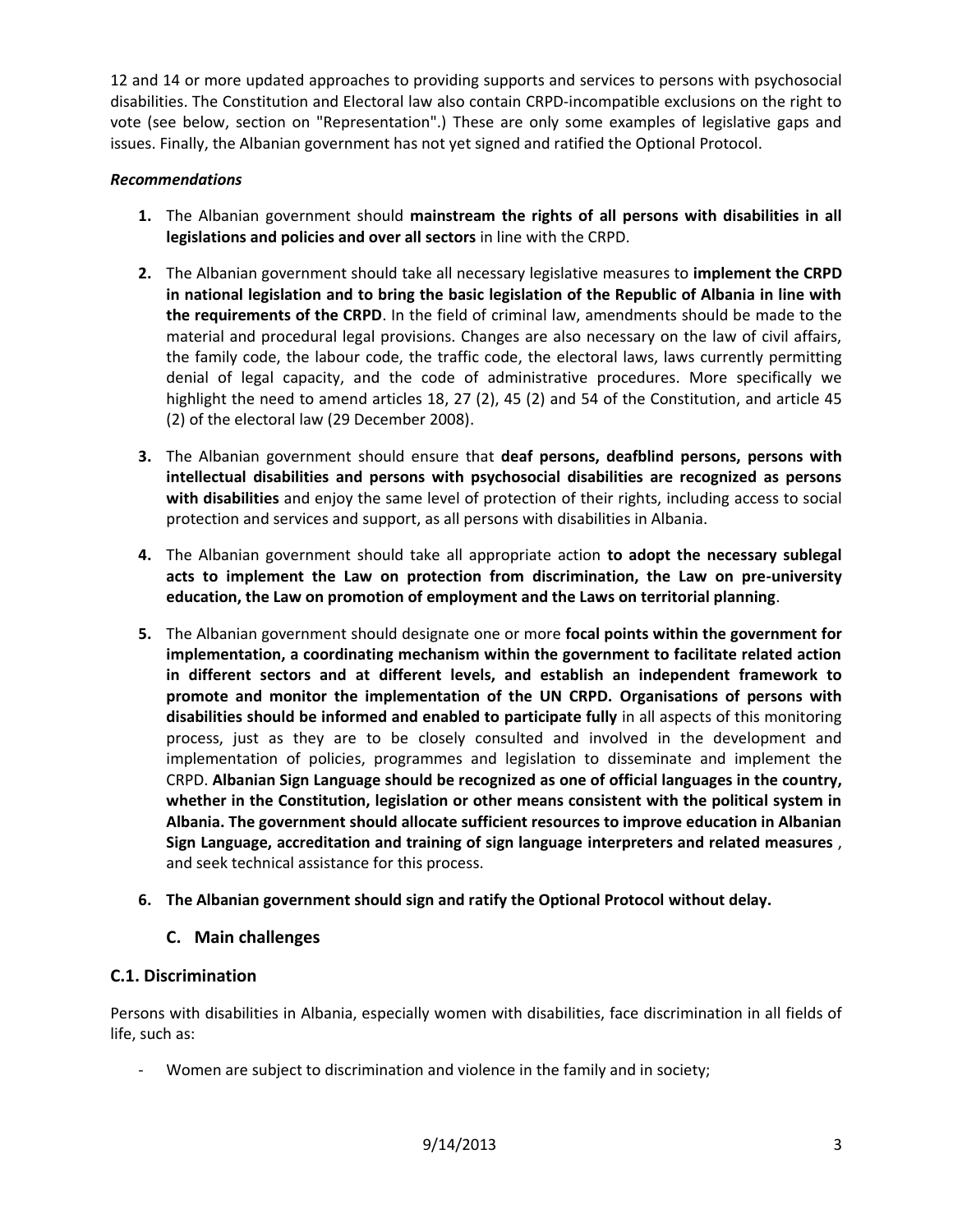- Many persons with disabilities are abandoned by their families, live in isolation and social exclusion, and lack the needed supports and services to enjoy the right to live independently and be included in the community;
- Deaf persons lack access to information in the fields of health care, education, employment and other essential areas of life, do not have accessible means to communicate with police, and are denied drivers licenses on the basis of their deafness;
- Regarding employment, persons with disabilities are not seen as workers but rather as persons that have to stay at home. Persons with disabilities are often not allowed to work and are considered 'invalid', even if they would be able to work partially.

Recognizing the existing high level of discrimination and inequalities facing persons with disabilities, the CRPD contains multiple provisions on non-discrimination and equality, throughout (for instance, in the **Preamble (h), in articles 1, 2, 3, 4, 5**, but also others). "Discrimination on the basis of disability" is defined in article 2 CRPD, which makes it clear that this includes "any distinction, exclusion or restriction on the basis of disability which has the purpose or effect of impairing or nullifying the recognition, enjoyment or exercise, on an equal basis with others, of all human rights and fundamental freedoms in the political, economic, social, cultural, civil or any other field. It includes all forms of discrimination, including denial of reasonable accommodation." The differences and exclusions made on the basis of disability, mentioned above, all fall afoul of this. **Article 4 (1) (e)** CRPD requires taking "all appropriate measures to eliminate discrimination on the basis of disability by any person, organization or private enterprise." **Article 5 CRPD** states, in paragraph 1, that 'States Parties recognize that all persons are equal before and under the law and are entitled without any discrimination to the equal protection and equal benefit of the law." In paragraph 2 it requires "States Parties [to] prohibit all discrimination on the basis of disability and guarantee to persons with disabilities equal and effective legal protection against discrimination on all grounds. The very purpose of the CRPD, stipulated in **Article 1** is to "promote, protect and ensure the full and equal enjoyment of all human rights and fundamental freedoms by all persons with disabilities, and to promote respect for their inherent dignity." The Government of Albania has not yet conducted a thorough review of the ways that currently discrimination exists in many aspects of society, in consultation with persons with disabilities from different constituencies and their representative organizations, to address this serious and far-reaching discrimination.

# *Recommendations*

- (b) In consultation with persons with disabilities from all different disability constituencies, and their representative organizations, the Albanian government should amend its legislation and specifically its antidiscrimination legislation in order to ensure recognition of all persons with disabilities' right to equality before and under the law, and their enjoyment without any discrimination the equal protection and benefit of the law. The legislative review and legislative changes should address *all forms* of discrimination, including violence, lack of awareness-raising including of the family, provision of services in the community, denial of drivers licenses, and in employment (including hiring, retention and promotion, workplace discrimination, and robust complaint mechanisms for employment-related disability-based discrimination), etc.
- (c) All persons with disabilities (in keeping with the approach in **article 1 CRPD**), including deaf persons, persons with intellectual and persons with psychosocial disabilities and others should be recognized as persons with disabilities under Albanian legislation, implementing regulations, etc.

# **C.2. Women with disabilities**

Women with disabilities are at a particular disadvantage in Albania and are subject to multiple discrimination, not only based on their disability but also on their gender. Like other women in Albania, some women with disabilities internalize existing gender stereotypes that exist in Albania and come to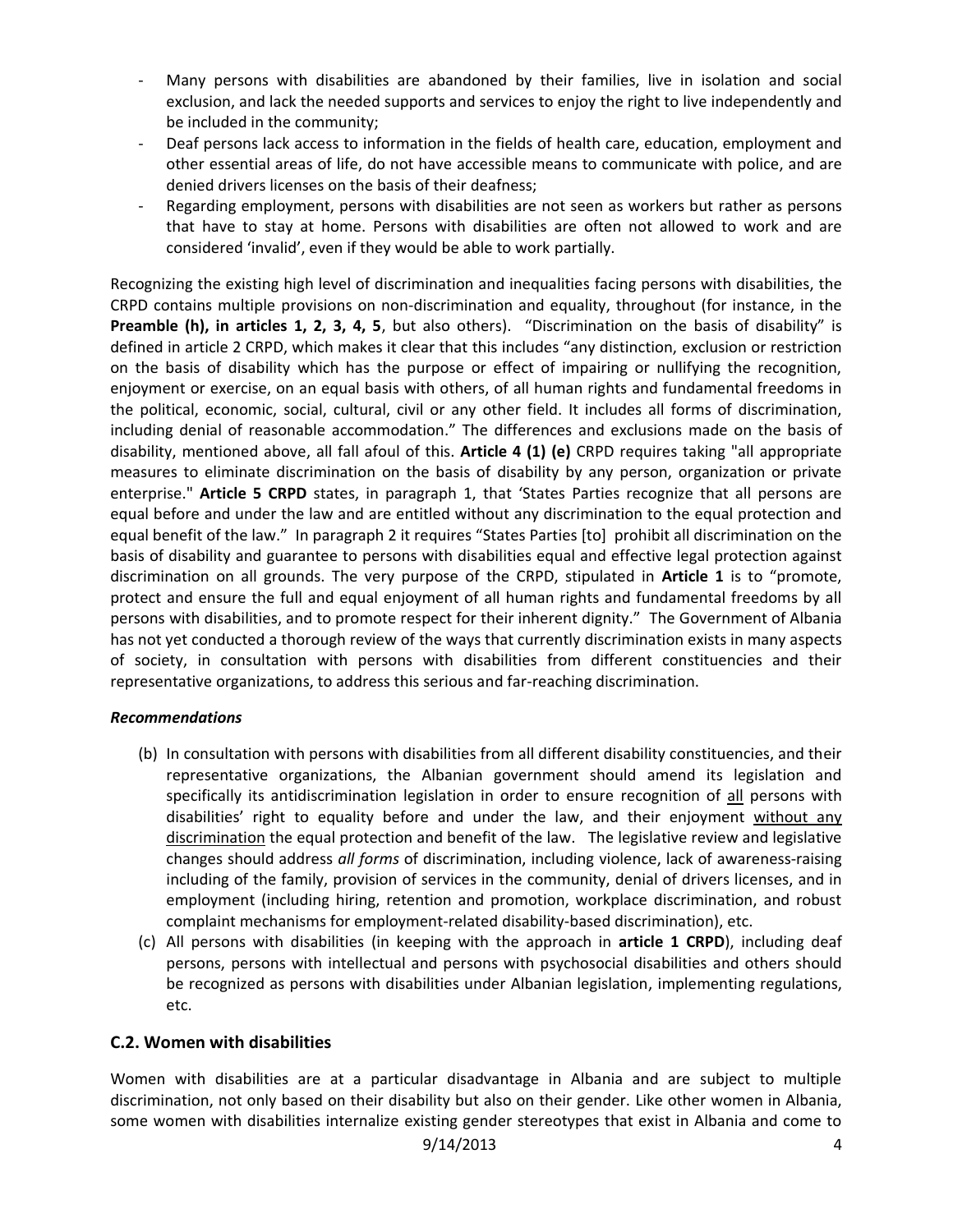believe these as truths, viewing their own capacities as limited, based on their gender. Domestic violence is also very common, not reported, and not addressed by adequate programs or police action. Some complaints to police are not adequately acted upon.

Women with disabilities face exclusion and discrimination in the family, which makes it difficult for them to leave the house and to participate in society. This discrimination is also evident in family members' lack of prioritization of the education of girls with disabilities. Women with disabilities in remote and rural areas and older women with disabilities are particularly socially isolated and often face violence and abuse within the family. Information on existing procedures to prevent and remedy violence and abuse, and police services and shelters are not accessible for women and girls with disabilities who have experienced or are at risk of violence or abuse. Women with disabilities also do not have equal access to gender- and disability-sensitive health care services or to information on health, sexual and reproductive rights. They also have very few opportunities to go to school or be employed in the general labour market. Girls and women with intellectual disabilities who live in institutions are often victims of sexual abuse, drug abuse and trafficking. Such abuse and exploitation happens in Albania as an "open secret". This group of woman with disabilities is also not protected by the law. When persons with disabilities living in residential institutions of children with intellectual disabilities (which run afoul of **article 19 CRPD,** anyway) turn 18, many are then sent to residential institutions of older persons and are then forced to live and also work there without compensation, in violation of their rights to liberty and security of person (**article 14 CRPD**), and freedom from exploitation, violence and abuse (**article 16**). See also Article 6  $CRPD<sup>4</sup>$ .

### *Recommendations*

 $\overline{\phantom{a}}$ 

In consultation with women and girls with disabilities and their representative organizations, the Government of Albania should conduct awareness-raising of the CRPD (per article 8), create and implement a de-institutionalization plan (also consulting other countries and representative organizations of persons with disabilities already engaged in this, as well as Albanian DPOs); ensure the safety and personal integrity of persons with disabilities in vulnerable situations such as those at risk of living in institutions or already in them; create and widely publicise a public reporting mechanism to report allegations of abuse, violence, exploitation and trafficking; investigate and where appropriate prosecute persons and institutions accused of ill treatment; and ensure equal opportunities to education and employment, health care and reproductive rights information.

# **C.3. Lack of service provisions by the State, and the right to live independently and be included in the community**

The Government of Albanian does not provide access to a range of in-home, residential and other community support services, including personal assistance necessary to support living and being included in community. Currently, most existing services are provided by nongovernmental organizations and not by the State. Many services and supports that have become standard in some other countries are unavailable or not adequate. Many persons with disabilities, in particular women with disabilities live in isolation and exclusion from the community, in their families' homes or in institutions. Many persons with intellectual and psychosocial disabilities are currently living in institutions instead of in their own homes. Many persons with disabilities residing with their families live in apartment buildings without lifts. This in effect means that many cannot freely go in and out of the home, but instead have to rely on a family member to carry them up and down stairs, which is both undignified and unsafe. Adequate and

<sup>&</sup>lt;sup>4</sup> In Article 6 CRPD, States Parties recognize that women and girls with disabilities are subject to multiple discrimination, and agree to take all appropriate measures to ensure women and girls with disabilities' full and equal enjoyment of all human rights and fundamental freedoms. In addition, States Parties must take all appropriate measures to ensure the full development, advancement and empowerment of women, for the purpose of guaranteeing them the exercise and equal enjoyment of all human rights and fundamental freedoms.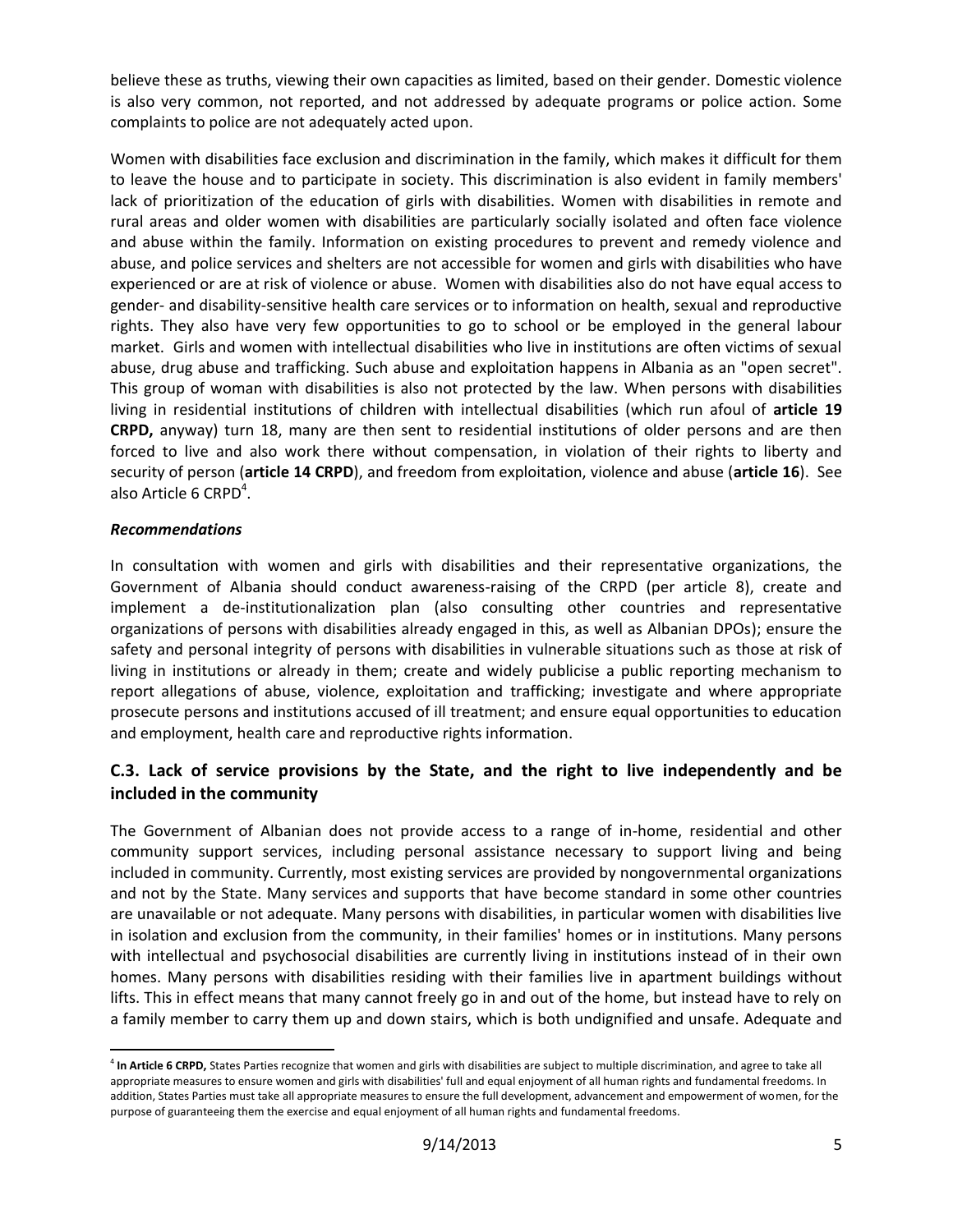accessible housing, where persons with disabilities can enjoy dignity and autonomy, is lacking. See articles 19 and 28 CRPD.<sup>5</sup>

University-level education to train habilitation/rehabilitation specialists only began in the last few years, with Albania only recently graduating its first small class of professionals trained in habilitation and rehabilitation, now mostly based in Tirana. This beginning represents a step in the right direction, but leaves much more to be achieved. Many persons with disabilities lack habilitation and rehabilitation, as well as wheelchairs and other assistive devices necessary to personal mobility and security of person (**Articles** 20 and 14). Much specialized medical care needed by some persons with disabilities is simply not available or of good quality. See also article 26 and 25 CRPD. $^6$  The very limited number of sign language interpreters poses significant barriers to deaf persons in equal participation and inclusion in social, public and political life. **Article 9 (2),(e) CRPD** requires States Parties to provide forms of live assistance and intermediaries, including professional sign languages interpreters to facilitate accessibility to building and other facilities open to the public.

#### *Recommendations*

- 1. In consultation with persons with disabilities from different disability constituencies and their representative organizations, Government capacity -- to ensure that all persons with disabilities have access to relevant CRPD-compliant support services necessary to live independently and be included in the community -- should be increased through international cooperation.
- 2. The government of Albanian should ensure that persons with disabilities have the opportunity to choose their place of residence and where and with whom they live on equal basis with others and are not obliged to live in a particular living arrangement.
- 3. Professional Albanian Sign Language interpretation services should be organized and extended in order to ensure that all deaf persons can fully participate in all aspects of life.
- 4. The Albanian State should ensure that all persons with disabilities have access to relevant habilitation and rehabilitation services, as well as access to good quality health services (both general and disability-specific) on the basis of informed consent.

# **C.4. Education**

 $\overline{\phantom{a}}$ 

Even though the Albanian legislation includes the principle of inclusive education for children with disabilities, the implementation is not satisfactory. The Albanian education system does not provide for the necessary support and access to assistive devices and adapted and accessible materials during the teaching and learning processes. Children and young persons with disabilities do not have access to mainstream primary and secondary education. School buildings are inaccessible and there is a lack of assisting teachers. Persons with disabilities also do not have access to vocational training, adult education or lifelong learning.

<sup>&</sup>lt;sup>5</sup> In Article 19 CRPD, States Parties recognize the equal right of all persons with disabilities to live independently and be included in the community, with choices equal to others', to take effective and appropriate measures to facilitate full enjoyment by persons with disabilities of this right and their full inclusion and participation in community. In **Article 28,** States agree to take measures to ensure an adequate standard of living, including adequate food, clothing and housing, the continuous improvement of living conditions, and nondiscrimination in this regard. It requires access to social protection and poverty reduction, without discrimination.

<sup>&</sup>lt;sup>6</sup>. Article 26 CRPD requires States Parties to organize, strengthen and extend comprehensive habilitation and rehabilitation services and programmes, particularly in the areas of health, employment, education and social services, to enable persons with disabilities to attain and maintain maximum independence, full physical, mental, social and vocational ability and full inclusion and participation in all aspects of life. **Article 25 CRPD** requires ensuring equal access to general health services, and access to disability-specific health services, on the basis of informed consent.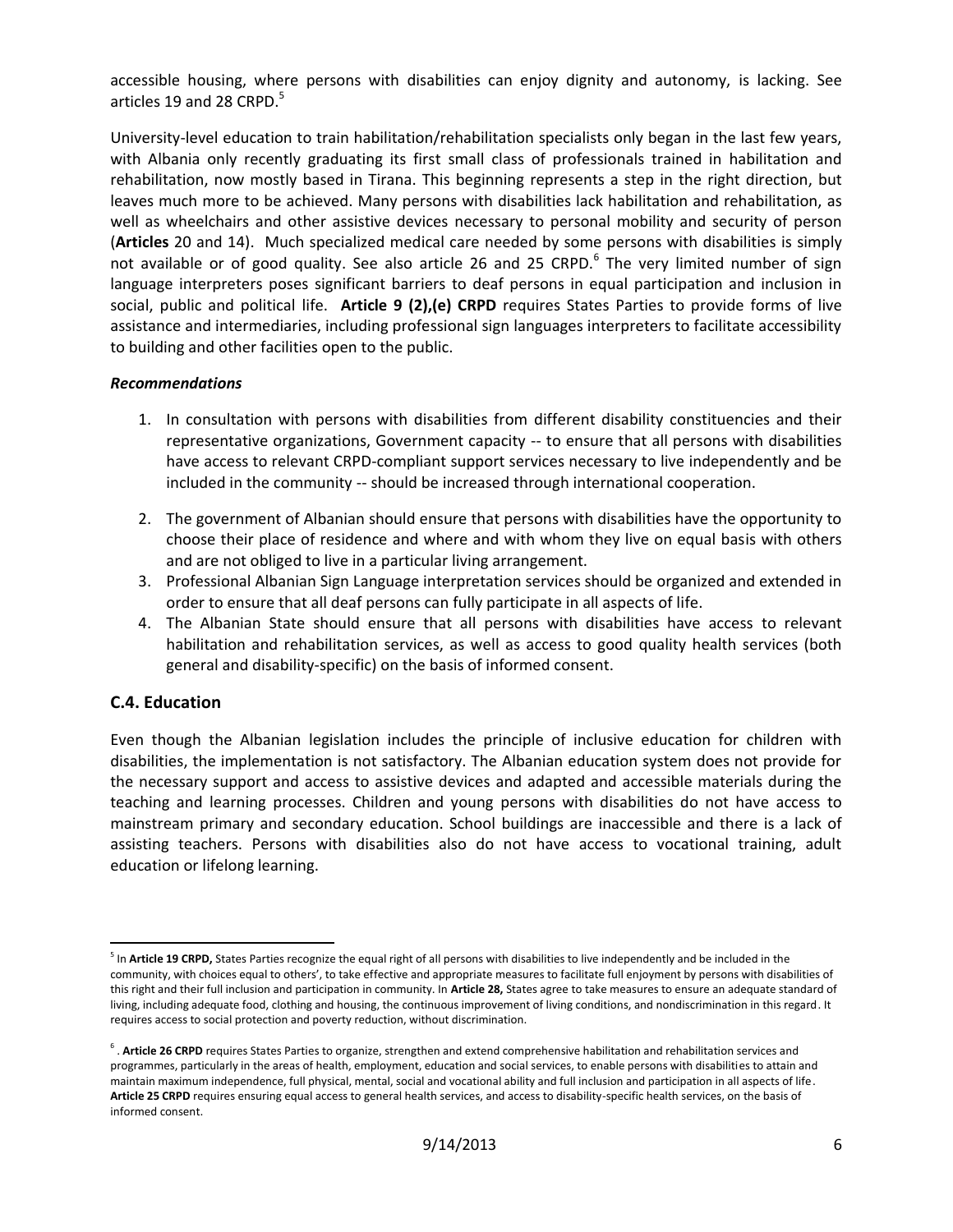Deaf persons only are provided with education in sign language in primary school and are educated in a sign language that is not an official one. Deaf persons experience barriers in university registration. Deaf persons in Albania would prefer to have secondary education in sign language and access to mainstream university education. *See articles 3, 8 (2) (b), and 24 CRPD.* 7

### *Recommendations*

- 1. In consultation with persons with disabilities, in particular children with disabilities, and their representative organizations, the Government of Albania must implement the legislation on inclusive pre-university education for all persons with disabilities and foresee the necessary resources for this.
- 2. It must take appropriate measures to train and employ teachers, including teachers with disabilities, who are qualified in sign language and/or Braille, and to train professionals who work at all levels of education.
- 3. The Government has to ensure that all children with multiple disabilities have access to inclusive and quality education on an equal basis with others in the communities in which they live.
- 4. It should do an accessibility audit of all educational institutions and create and implement a school accessibility plan with defined time-bound targets and indicators, which would be continually implemented going forward.
- 5. Higher education and its registration process must be accessible for all persons with disabilities. Also access to vocational training should be ensured by the Albanian State so that persons with disabilities are able to improve their employment opportunities and live a life in dignity.
- 6. The Albanian State has to ensure that education of all children and youngsters with disabilities is delivered in the most appropriate language and modes and means of communication for the individual and should provide appropriate and accessible education materials.

# **C.5. Accessibility**

Persons with disabilities face many problems of inaccessibility in all aspects of life. Because of lack of consideration by relevant authorities at the planning, design, procurement, construction or other phases, persons with disabilities are not able to access the physical environment, transport, information and communication on an equal basis with others and are therefore not able to live independently. For example public buildings, traffic lights, sign language teaching and interpretation and culture are inaccessible. Government and university buildings, almost all primary and secondary schools, and almost all eating and drinking establishments, such as restaurants and shops are inaccessible. Much progress has been made but only in the main towns in Albania. In the remote and rural areas in Albania many persons with disabilities face the highest rates of social exclusion and isolation, due to the inaccessibility

 $\overline{\phantom{a}}$ <sup>7</sup> Article 3 CRPD sets forth general principles, such as non-discrimination, full and effective participation and inclusion in society, equality of opportunity, and accessibility. Article 7 CRPD guarantees to children with disabilities the full enjoyment of all human rights and fundamental freedoms on an equal basis with other children.

Art. 8(2)(b) CRPD requires fostering at all levels of the education system, including in all children from an early age, an attitude of respect for the rights of persons with disabilities.

Article 24 CRPD requires States Parties to recognize the right of persons with disabilities to education. With a view to realizing this right without discrimination and on the basis of equal opportunity, States Parties have to ensure an inclusive education system at all levels and lifelong learning.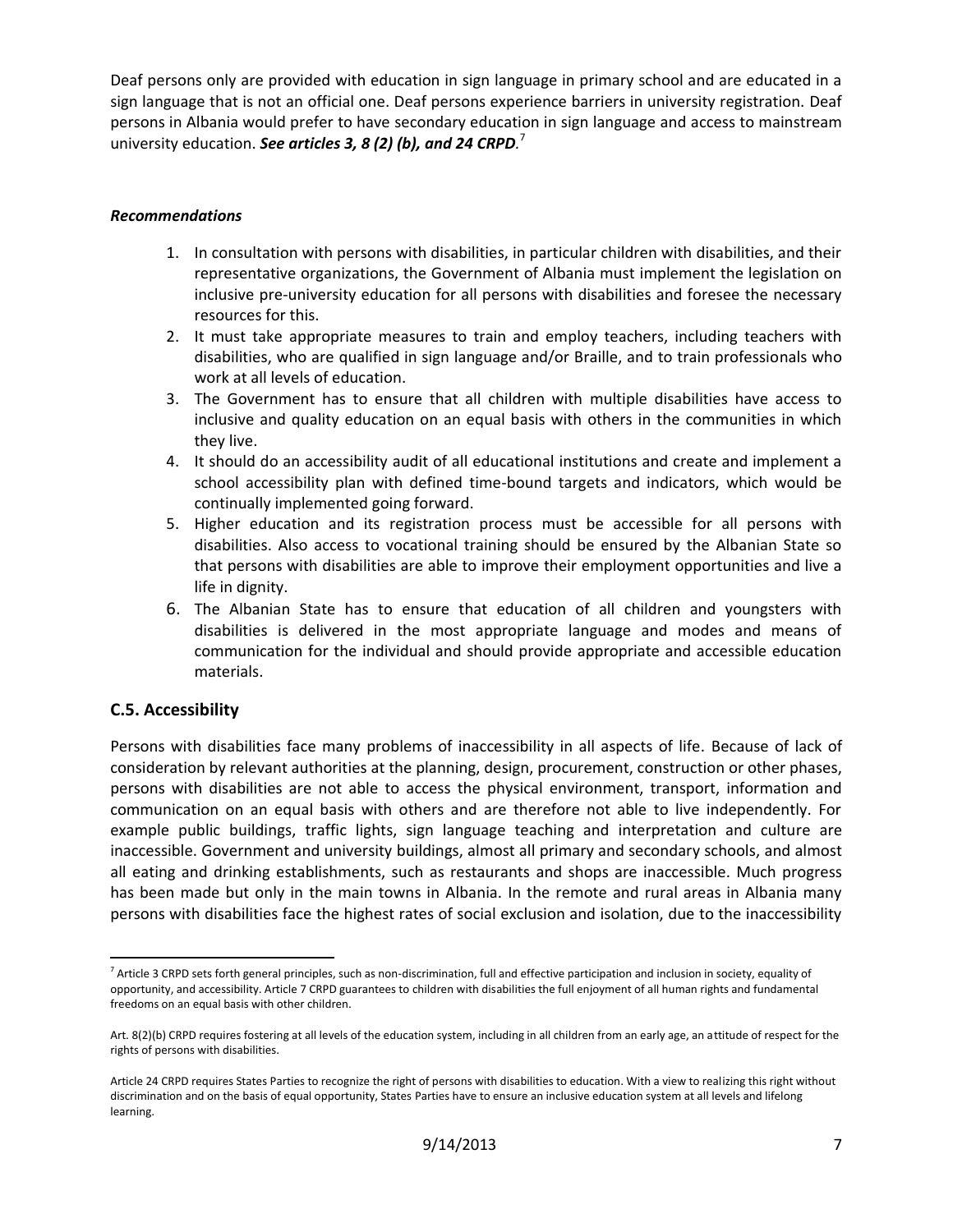of their living environment. Health care facilities, including emergencies cars are not accessible. Police are not accessible for all persons with disabilities. *See article 9 CRPD.***<sup>8</sup>**

#### *Recommendations*

- 1. The existing laws and policies on accessibility should be properly implemented and the necessary resources foreseen.
- 2. The Albanian State should ensure that architectural barriers are eliminated, public transport is made accessible, and that public and private buildings are accessible.It must provide persons with disabilities with the necessary technologies and devices to enable them to live independently and to participate on an equal basis with others in all aspects of life. In particular, local governments, municipalities and communes have to play a crucial role in taking into account accessibility for persons with disabilities. Local transport and rural and urban areas and public spaces should be made accessible in order to enable persons with disabilities to move freely.
- 3. All public procurement, including that using resources from international cooperation, should include accessibility for persons with disabilities as a compulsory requirement so that new barriers are not created.
- 4. The Albanian State has to take all appropriate measure to ensure that information and communication is accessible for all persons with disabilities, in particular public information. Sign language interpretation, audio description and Braille have to be made available in facilities and services open to the public, both in urban and rural areas. Also sign language and captioning should be provided in private and public media.
- 5. Employment, education and culture and social life has to be made accessible for persons with disabilities so that we are able to be present in all fields of life.

#### **C.6. Representation**

Persons with disabilities are not represented in political life and in decision making processes on the local, regional and national level. Many persons with disability are socially excluded and are denied the legal capacity to act, impeding the person to participate fully in all areas of life. Representation is closely related to social exclusion. Persons with disabilities should enjoy the right to be consulted and heard, not only individually but also as a group.

Article 45 (2) of the Constitution<sup>9</sup> wrongly denies the right to vote to persons with psychosocial or intellectual disabilities, counter to articles 1, 2, 12 and 29 of the CRPD.<sup>10</sup> The Electoral law contains a nondiscrimination provision that includes physical but not other disability.<sup>11</sup> It later states that "Citizens

l <sup>8</sup> Article 9 CRPD, one of the most extensive articles in the CRPD, requires States Parties to take the necessary steps to ensure to persons with disabilities access, on an equal basis with others to the physical environment, to transportation, information and communication and to other facilities and services open or provided to the public. It requires developing, promulgating and monitoring minimum standards and guidelines for the accessibility of facilities and services open or provided to the public.

 $^9$  Article 45, section (2) of the Constitution states, "citizens who have been declared mentally incompetent by a final court decision do not have the right to elect.". The Electoral law also states: "Citizens declared by final court decision to lack the capacity to act are excluded from the right to vote."

<sup>&</sup>lt;sup>10</sup> Article 1 stipulates that the purpose of the CRPD guarantees all rights to all persons with disabilities. Article 2 CRPD defines "discrimination on the basis of disability" which includes any restriction, exclusion or distinction that has the purpose or effect of impairing or nullifying the recognition, enjoyment or exercise, on an equal basis with others, of all human rights and fundamental freedoms in the political, economic, social, cultural, civil or any other field. It includes all forms of discrimination, including denial of reasonable accommodation. Article 29 provides for participation in political and public life and does not contain any restrictions for any persons with disabilities. See also art. 5, equality and art. 12, equal representation before the law.

 $11$  Article 3 (3), Electoral Law, 29 December 2008.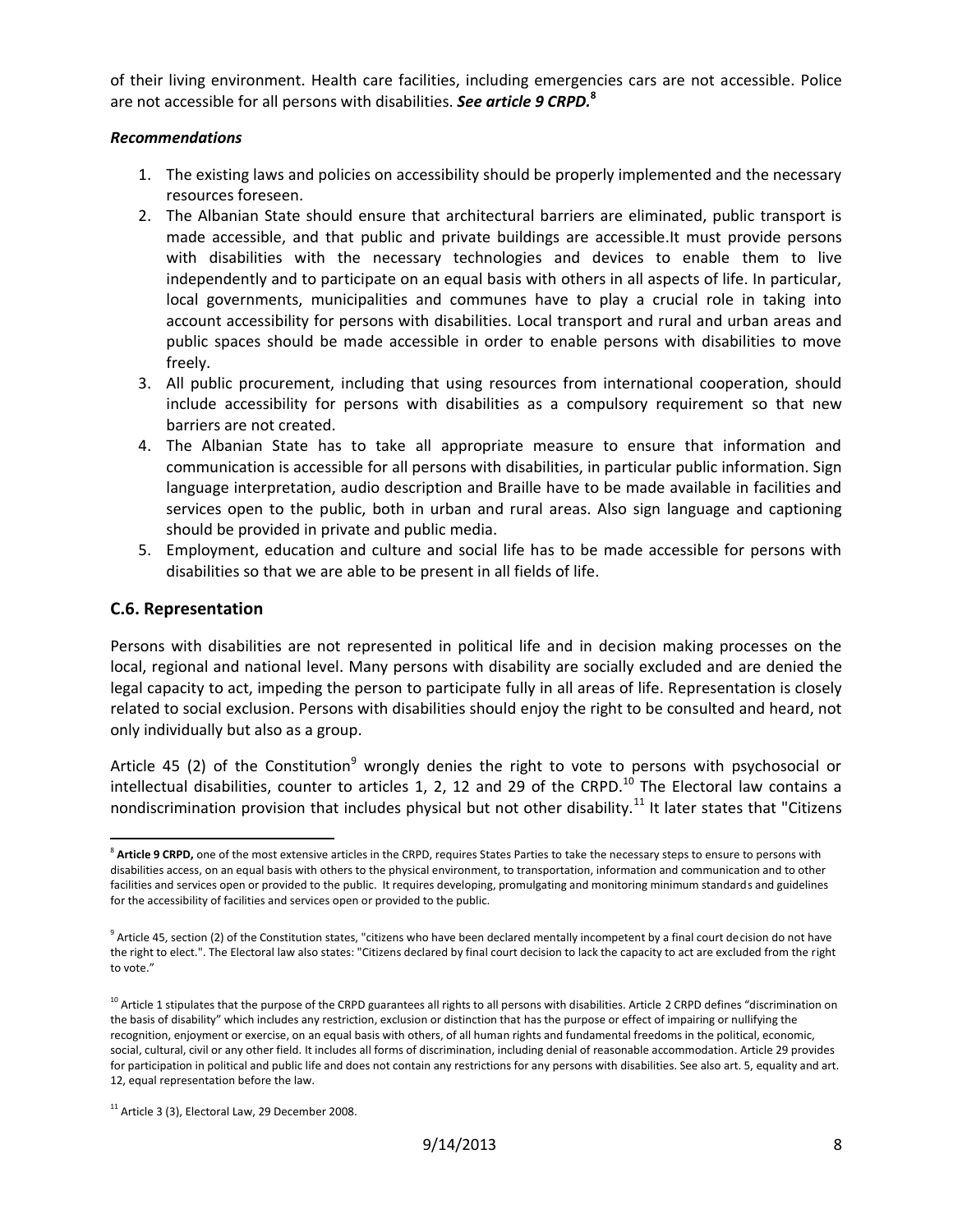declared by final court decision to lack the capacity to act are excluded from the right to vote." The provisions for voting assistance also do not equally protect the right to vote of all persons with disabilities. Even if the denial occurs on an individual basis- for instance by a court decision, as is foreseen by the Albanian Constitution- a person with a disability's right to vote or be elected cannot and should not be taken away.<sup>12</sup> Denial of the right to vote denies groups of persons with disabilities a voice in important decision-making processes and this is reflected in policies (or lack thereof).

The Albanian translation of the UN CRPD is incorrect with regards to the translation of 'organisations of persons with disabilities'. The UN CRPD in Albania translates these words as 'organisations for persons with disabilities'. However, the UN CRPD clearly refers to organisations representing and consisting of persons with disabilities, and does not refer to any organisation working on the rights of persons with disabilities. **See arts 1, 2 and 29 CRPD (and see note 8, above).**

### *Recommendations*

- 1. Adopt and implement appropriate measures to ensure that persons with disabilities can participate effectively and fully in political and public life on an equal basis with others.<sup>13</sup>
- 2. The Albanian State has to take legal and practical measures to guarantee the full participation and representation of persons with disabilities in the local and central governments and in the People's Advocate Institute. Representatives of organizations of persons with disabilities should be included on the boards of housing, employment and education committees, and involved from the beginning of decision making processes.
- 3. The Albanian State must take measures to ensure that persons with disabilities can fully participate in non-governmental organisations, sport and cultural associations.
- 4. Persons with disabilities should enjoy the right and receive the support to have an organized representation so that they are heard when decisions are taken on them, and to monitor the implementation of the CRPD. They should be recognized to be present at the local and regional level. The relationship between organizations of persons with disabilities and the government should be facilitated by law to enable representative organizations to be actively involved and consulted at the beginning of any decision making process.
- 5. The words 'organisations of persons with disabilities' in the CRPD should be translated correctly into Albanian.

# **C.7. Employment**

Almost no persons with disabilities in Albania are employed. The existing law containing a quota of 4 per cent of persons with disabilities that has to be employed in every private and public organisation (saying that for every 24 persons employed, one person should be a person with a disability) is not implemented. Even the State, which should be a role model in employing persons with disabilities, does not implement its own law. The lack of access to the regular employment market prohibits persons with disabilities from enjoying the same kind of autonomy that they otherwise could have. It perpetuates

l <sup>12</sup> See Human Rights Council resolution, Participation in political and public life by persons with disabilities (A/HRC/RES/19/11), available at http://ap.ohchr.org/documents/dpage\_e.aspx?si=A/HRC/RES/19/11. This states: "that the exclusion or restriction of political rights of persons with disabilities on the basis of disability constitutes discrimination contrary to the Convention on the Rights of Persons with Disabilities" (preambular paragraph 5). *See also* International Disability Alliance contribution to OHCHR Thematic study on article 29, available at http://www.ohchr.org/Documents/Issues/Disability/PoliticalParticipation/NGOs/ResponseIDA.doc. *And see also* IDA human rights publication series on the right to vote at http://www.internationaldisabilityalliance.org/sites/disalliance.e-

presentaciones.net/files/public/files/IDA\_Index\_Online%20page\_final.pdf. *And see* guidance and resources available at the website of Inclusion Europe (a member of IDA member, Inclusion International), available at http://inclusioneurope.org/en/projects/accessible-elections.

<sup>&</sup>lt;sup>13</sup> See A/HRC/RES/19/11 paragraph 5.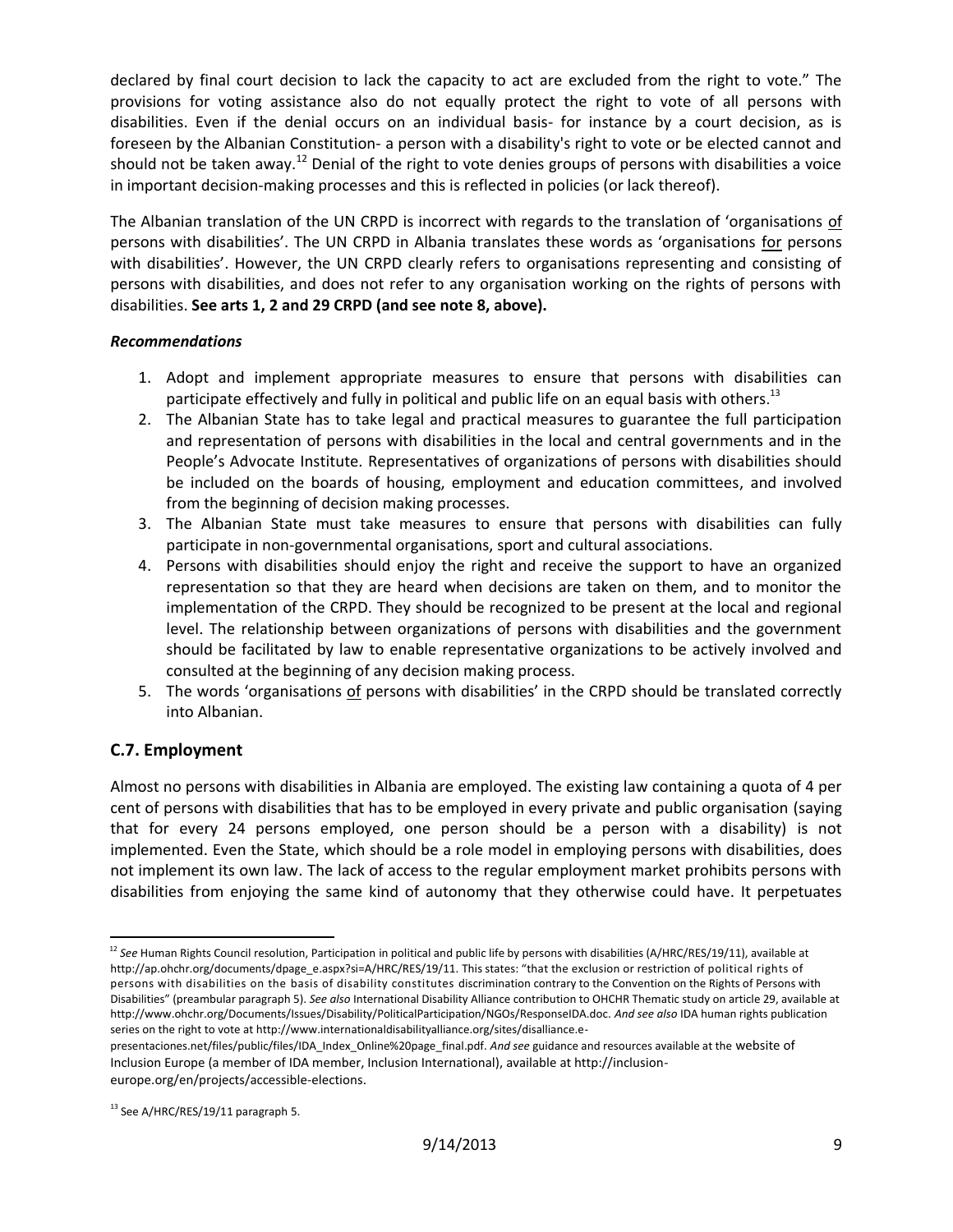exclusion and discrimination in society, and isolation. See art. 28 CRPD<sup>14</sup>. Article 27 CRPD requires States Parties to ensure the right of persons with disabilities to work, on an equal basis with others. This includes the right to the opportunity to gain a living by work freely chosen or accepted in a labour market and work environment that is open, inclusive and accessible to persons with disabilities.

### *Recommendations*

- 1. Enforcement of the existing quota system for the employment of persons with disabilities. The existing legislative framework (law on social insurance, labour invalids status and employment promotion) should be implemented and sublegal acts and guidelines are needed.
- 2. A national employment fund should be established to support the employment opportunities for persons with disabilities. Vocational training and workplaces have to be accessible for persons with disabilities in order to support their transition to the employment market.
- 3. The ILO office in Albania should work with the Government of Albania to investigate and take steps to address the situation of persons with intellectual disabilities who are sent from residential facilities for children to residential institutions for older persons and forced to work there.

# **C.8. Social protection**

Most persons with disabilities do not enjoy an adequate standard of living for themselves and their families. The existing pensions for persons with disabilities who are not able to work do not cover the basic needs, such as adequate food, clothing and housing. Also the lack of recognition of certain groups of persons with disabilities as people with disabilities excludes them from receiving the benefits. *See art. 28 CRPD, A/HRC/RES/22/3 and ILO Recommendation 202.* 15

### *Recommendations*

l

The Albanian government should take legal action to recognize all persons with disabilities. All persons with disabilities should have access to social protection programmes and to appropriate and affordable services, devices and other assistance for disability-related needs.

# **D. Recommendations to the EU delegation in Albania**

- 1. Provide support for the harmonization of legislation with the CRPD, in cooperation with the UN Office for the High Commissioner for Human Rights
- 2. Ensure that ongoing efforts to build capacity of organizations persons with disabilities are inclusive of persons with all different disabilities
- 3. Share information and best practices on nondiscrimination and disability legislation, services and benefits that are available throughout Europe
- 4. Submit information to the next Universal Periodic Review of Albania on the situation of persons with disabilities in Albania, in consultation with persons with disabilities and their representative organizations

<sup>&</sup>lt;sup>14</sup> Article 28 UN CRPD: States Parties recognize the right of persons with disabilities to an adequate standard for themselves and their families and to continuous improvement of their living conditions. Also the right of persons with disabilities to social protection and the enjoyment of that right without discrimination on the basis of disabilities are recognized. See also Human Rights Council resolution, The Work and employment of persons with disabilities, A/HRC/RES/22/3 [March 2013], available at http://ap.ohchr.org/documents/dpage\_e.aspx?si=A/HRC/RES/22/3.

<sup>&</sup>lt;sup>15</sup> See also ILO, R202 - Social Protection Floors Recommendation, 2012 (No. 202), Recommendation concerning National Floors of Social Protection, available at http://www.ilo.org/dyn/normlex/en/f?p=NORMLEXPUB:12100:0::NO::P12100\_INSTRUMENT\_ID:3065524.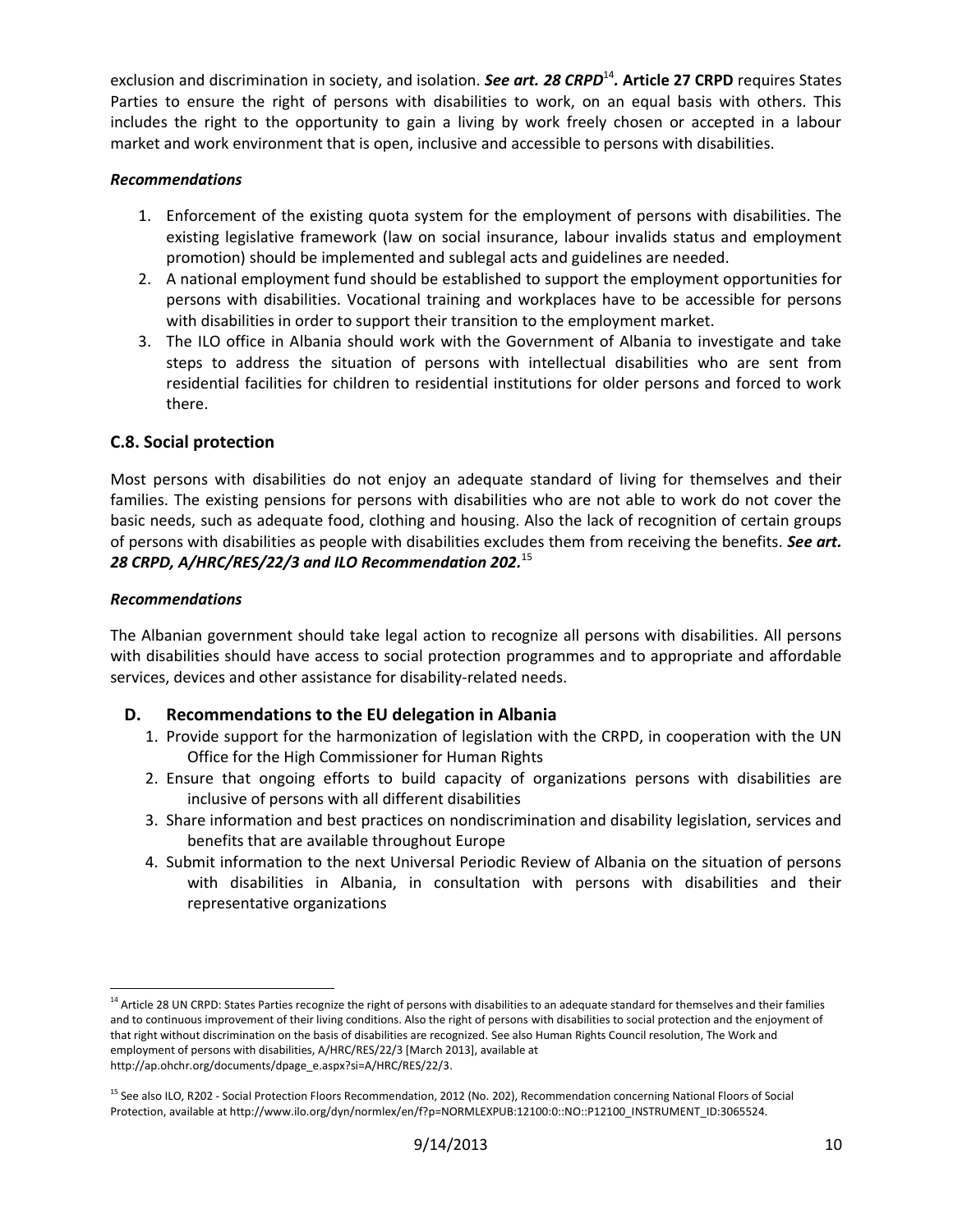- **E. Recommendations to representatives of UN agencies in Albania, including UNDP, UNICEF, and ILO**
	- 1. Work to build capacity of representative organizations of persons with disabilities
	- 2. Support initiatives to increase transparent and institutionalized consultation processes with persons with disabilities and their representative organizations
	- 3. Collaborate at national level to increase education, training and employment opportunities for all persons with disabilities, in cooperation with organizations of persons with disabilities and their representative organizations at national, regional and international level
	- 4. Submit information to the next Universal Periodic Review of Albania on the situation of persons with disabilities in Albania, in consultation with persons with disabilities and their representative organizations